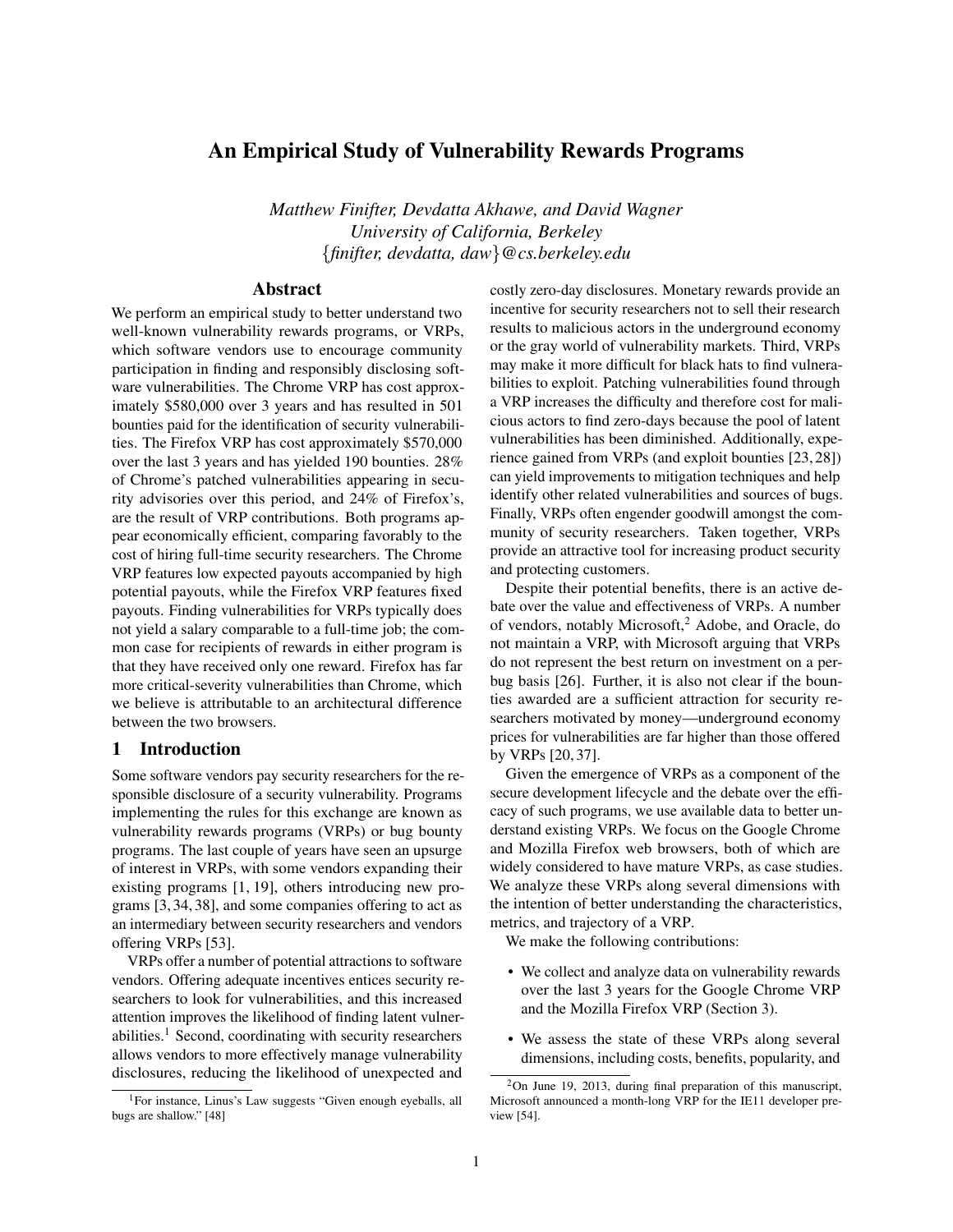efficacy [\(Section 4\)](#page-4-0), finding that these VRPs appear both effective and cost-effective.

- We make concrete recommendations for software vendors aiming to start or evolve their own VRP [\(Section 5.2\)](#page-13-0).
- We generate hypotheses, which identify opportunities for future research on VRPs and secure software development.

## 2 Background

A *secure software development lifecycle (SDLC)* aims to address software security throughout the entire software development process, from before specifications are developed to long after software has been released [\[15\]](#page-14-4). A *vulnerability remediation strategy* is any systematic approach whose goal is to reduce the number of software vulnerabilities [\[57\]](#page-15-9). Vulnerability remediation strategies are one important part of an SDLC, complemented by things like incident response [\[32\]](#page-15-10), operational security considerations [\[46\]](#page-15-11), and defense in depth [\[16\]](#page-14-5).

Potential vulnerability remediation strategies include:

- Code reviews. These can range from informal, asneeded requests for code review to systematized, formal processes for mandatory code inspection. Typically, SDLCs also include an extra security review for security critical features.
- Penetration testing. Software vendors may perform in-house penetration testing or may hire external companies who specialize in this service. Penetration testing ranges from manual to automated.
- Use of dynamic and static analysis tools. Specialized tools exist for catching a wide range of flaws, e.g., memory safety vulnerabilities, configuration errors, and concurrency bugs.
- Vulnerability rewards programs. The focus of our study, VRPs have recently received increased attention from the security community.

How such strategies are systematized and realized varies widely between software vendors. One company might require mandatory code reviews before code checkin, while another might hire outside penetration testing experts a month before product release. Vendors often combine or innovate on existing strategies.

Vulnerability rewards programs (VRPs) appear to be emerging as a viable vulnerability remediation strategy. Many companies have them, and their popularity continues to grow [\[6,](#page-14-6)[9\]](#page-14-7). But VRPs have gone largely unstudied. For a company considering the use of a VRP in their SDLC, guidance is limited.

By studying mature, high-profile VRPs, we aim to provide guidance on the development of new VRPs and the evolution and maturation of existing VRPs. Vendors looking to grow their VRPs can benefit from an improved understanding of those VRPs we study.

Toward this end, we measure, characterize, and discuss the Google Chrome and Mozilla Firefox VRPs. We choose these VRPs in particular because browsers are a popular target for malicious actors today. Their ubiquitous nature and their massive, complex codebase with significant legacy components make them especially vulnerable. Complex, high-performance components with a large attack surface such as JavaScript JITs also provide an alluring target for malicious actors. For the same reasons, they are also widely studied by security researchers; they therefore provide a large sample size for our study. In addition, browser vendors were among the first to offer rewards for vulnerabilities: Mozilla's VRP started in 2004 and Google introduced the Chrome VRP in 2010, before the security community at large adopted VRPs as a vulnerability remediation strategy.

#### 2.1 Goals

We intend to improve our understanding of the following characteristics of a mature VRP: (1) Expected cost, (2) expected benefits, (3) incentive levels effective for encouraging and sustaining community participation, and (4) volume of VRP activity (e.g., number of patches coming out of VRP reports).

We do so by studying available data coming out of two exemplars of well-known, mature VRPs, that of Google Chrome and Mozilla Firefox. Understanding these VRPs will allow these vendors to evaluate and improve their programs, and it will suggest targets for other vendors to strive toward with their VRPs. At minimum, we hope to arrive at a better understanding of the current state of VRPs and how they have evolved. At best, we aim to make concrete suggestions for the development and improvement of VRPs.

#### 2.2 Google Chrome VRP

The Google Chrome VRP<sup>[3](#page-1-0)</sup> is widely considered an exemplar of a mature, successful VRP. When first introduced in January 2010, the Google Chrome VRP offered researchers rewards ranging from \$500 for high- and critical-severity bugs, with a special \$1337 reward for particularly critical or clever bugs. Over time, the typical payout increased to a \$1000 minimum with a maximum payout of \$3133.7 for high-impact vulnerabilities. Additionally, the Chrome team, has provided rewards of up to \$31,336 for exceptional vulnerability reports [\[21\]](#page-15-12).

<span id="page-1-0"></span><sup>3</sup>The program is officially the Chromium VRP with prizes sponsored by Google. We refer to it as the Google Chrome VRP for ease of exposition.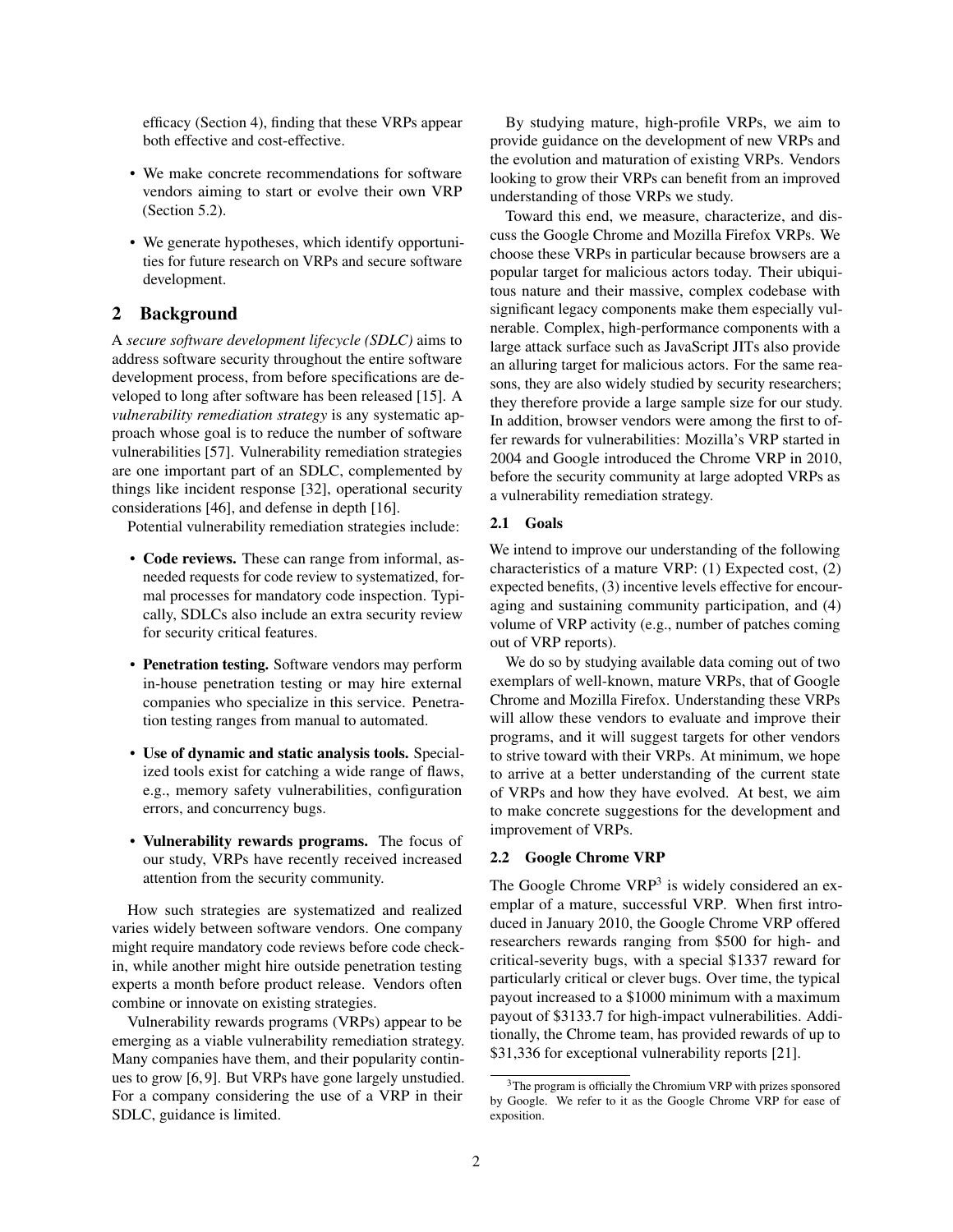Google also sponsors a separate, semi-regular exploit bounty called the "pwnium" competition [\[23\]](#page-15-4). This program focuses on full exploits; a mere vulnerability is not enough. In return, it awards higher bounties (as high as \$150,000) for these exploits [\[8\]](#page-14-8). Reliable exploits for modern browsers typically involve multiple vulnerabilities and significant engineering effort. For example, the two winning entries in a recent "pwnium" contest required six and ten vulnerabilities in addition to "impressive" engineering in order to achieve a successful exploit [\[7,](#page-14-9) [45\]](#page-15-13). Our focus is on programs that provide bounties for vulnerabilities; we do not consider exploit bounties in this work.

The severity of a vulnerability plays a key role in deciding reward amounts. Google Chrome uses a clear guideline for deciding severity [\[12\]](#page-14-10). In short, a critical vulnerability allows an attacker to run arbitrary native code on the user's machine; for instance, web-accessible memory cor-ruption vulnerabilities that appear in the Chrome kernel<sup>[4](#page-2-1)</sup> are typically critical severity. A high-severity vulnerability is one that allows an attacker to bypass the same-origin policy, e.g., via a Universal XSS vulnerability (which enables an attacker to mount an XSS attack on any web site) or a memory corruption error in the sandbox. A vulnerability is of medium severity if achieving a high/critical status requires user interaction, or if the vulnerability only allows limited disclosure of information. Finally, a lowseverity vulnerability refers to all the remaining security vulnerabilities that do not give the attacker control over critical browser features. Medium-severity vulnerabilities typically receive rewards of \$500, and low-severity vulnerabilities typically do not receive rewards.

#### 2.3 Mozilla Firefox VRP

Mozilla's VRP is, to the best of our knowledge, one of the oldest VRPs in the industry. It was first started in 2004 and based on a similar project at Netscape in 1995 [\[41\]](#page-15-14). The Mozilla VRP initially awarded researchers \$500 for highor critical-severity security bugs. Starting July 1, 2010 Mozilla expanded its program to award all high/critical vulnerabilities \$3000 [\[1\]](#page-14-0).

Mozilla's security ratings are similar to that of Chrome. Critical vulnerabilities allow arbitrary code execution on the user's computer. Vulnerabilities that allow an attacker to bypass the same-origin policy or access confidential information on the user's computer are high severity. Due to the absence of privilege separation in the Firefox browser, *all* memory corruption vulnerabilities are critical, regardless of the component affected. Mozilla is currently investigating a privilege-separated design for Firefox [\[17,](#page-14-11) [36,](#page-15-15) [39\]](#page-15-16).

Mozilla's VRP also qualitatively differs from the

Google program. First, Mozilla awards bounties even if the researcher publicly discusses the vulnerability instead of reporting it to Mozilla.<sup>[5](#page-2-2)</sup> Second, Mozilla also explicitly awards vulnerabilities discovered in "nightly" (or "trunk") versions of Firefox. In contrast, Google discourages researchers from using "canary" builds and only awards bounties in canary builds if internal testing would miss those bugs [\[55\]](#page-15-17).

## <span id="page-2-0"></span>3 Methodology

For both browsers, we collect all bugs for which rewards were issued through the browser vendor's VRP. To evaluate the impact of the VRP as a component of the SDLC, we also collected all security bugs affecting stable releases. We chose to look only at bugs affecting stable releases to ignore the impact of transient bugs and regressions caught by internal testing.

For each bug in the above two datasets, we gathered the following details: (1) severity of the bug, (2) reward amount, (3) reporter name, (4) report date. For bugs affecting stable releases, we also aimed to gather the date a release patching the bug became available for download. As we discuss below, we were able to gather this data for only a subset of all bugs.

For all bugs, we mark a bug as internally or externally reported via a simple heuristic: if a reward was issued, the reporter was external, and otherwise the reporter was internal. Because low and medium severity vulnerabilities usually do not receive bounties, we only look at critical/high vulnerabilities when comparing internal and external bug reports. While all high/critical vulnerabilities are eligible for an award, a researcher can still refuse an award, in which case, our heuristic falsely marks the bug "internal." We are aware of a handful of such instances, but there are not enough of these in our dataset to affect our analysis.

We are also aware of some researchers who transitioned from external to internal over the course of our study period. Because our heuristic operates on a per-bug basis (as opposed to marking each person as internal or external), the same person may be (intentionally) considered internal for one bug and external for another.

In this section, we present how we gathered this dataset for Chrome and Firefox. We first discuss how we identify the list of bugs affecting stable releases and bugs awarded bounties, followed by a discussion on how we identified, for each bug, other details such as severity. Finally, we discuss threats to the validity of our measurement study.

## 3.1 Gathering the Google Chrome dataset

We gathered data from the official Chromium bug tracker [\[13\]](#page-14-13) after confirming with Google employees that

<span id="page-2-1"></span><sup>4</sup>Chrome follows a privilege-separated design [\[4\]](#page-14-12). The Chrome kernel refers to the privileged component.

<span id="page-2-2"></span><sup>&</sup>lt;sup>5</sup>But Mozilla reports that this was a rare occurrence over the period of time we consider, possibly because the VRP became widely known [\[56\]](#page-15-18).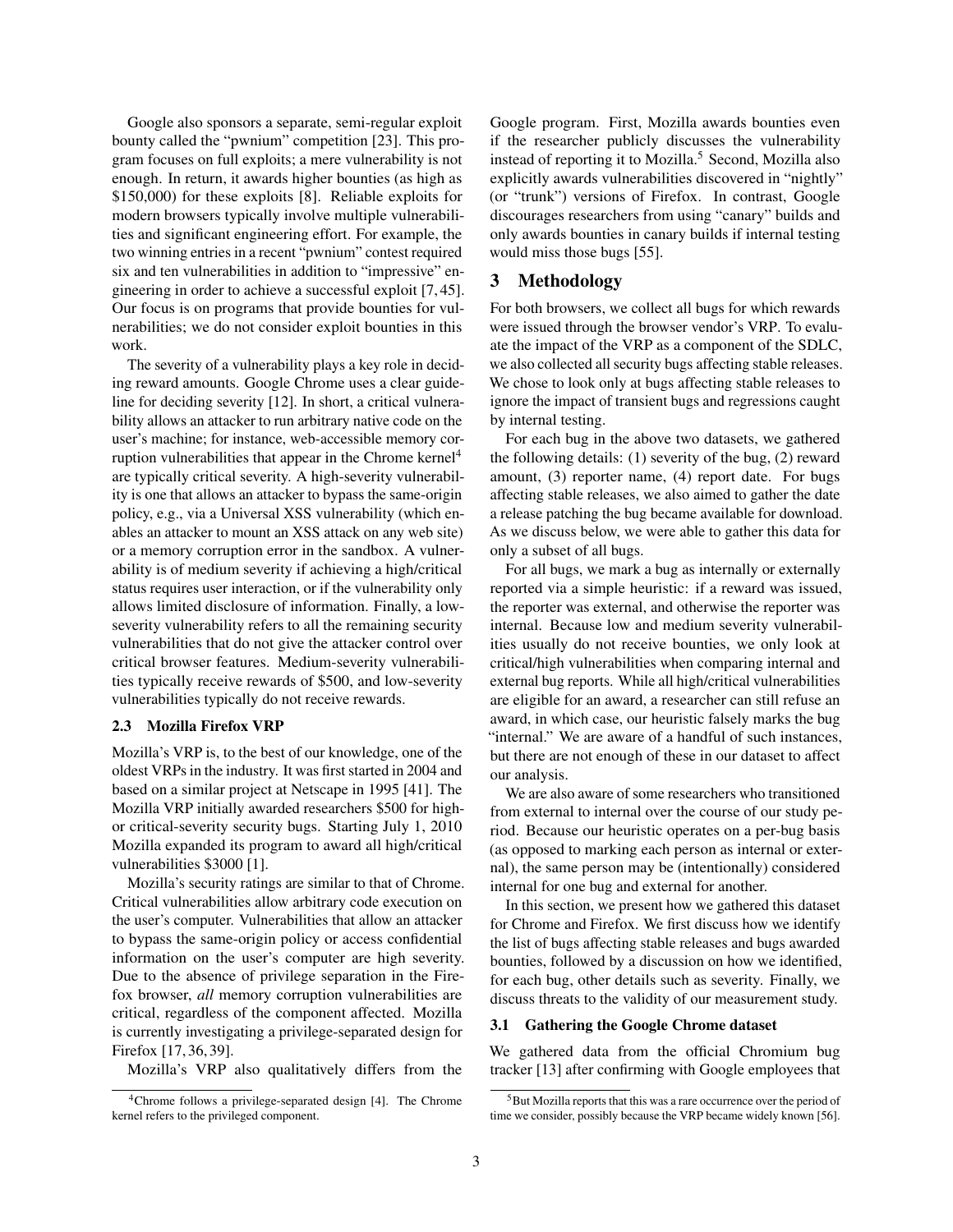the bug tracker contained up-to-date, authoritative data on rewards issued through their VRP. We search the bug tracker for bugs marked with the special "Reward" label to collect bugs identified through the VRP. Next, we searched the bug tracker for bugs marked with the special "Security-Impact: Stable" to collect bugs affecting stable releases. Next, we remove the special Pwnium [\[23\]](#page-15-4) rewards from all datasets because Pwnium rewards *exploits* instead of vulnerabilities as in the regular VRP. This provides us with 501 bugs identified through the VRP and 1347 bugs affecting stable releases.

The Chromium Bug tracker provides a convenient interface to export detailed bug metadata, including severity, reporter, and report date, into a CSV file, which we use to appropriately populate our dataset. We identify the reward amounts using the "Reward" label.

Unfortunately, the Chromium bug tracker does not include the release date of bug fixes. Instead, we gather this data from the Google Chromium release blog [\[27\]](#page-15-19). For each stable release of the Chromium browser, Google releases a blog post listing security bugs fixed in a release. For the subset of bugs mentioned in these release notes, we extract the release date of the stable version of Chrome that patches the bug.

#### 3.2 Gathering the Mozilla Firefox dataset

Similar to Google Chrome, we searched Bugzilla, the Firefox bug tracker, for an attachment used to tag a bug bounty.[6](#page-3-0) We identified 190 bugs via this search.

Unlike the Chrome bug tracker, Bugzilla does not provide a convenient label to identify bugs affecting stable releases. Instead, Mozilla releases Mozilla Foundation Security Advisories (MFSA) with every stable release of Mozilla Firefox [\[40\]](#page-15-20). We scraped these advisories for a list of bugs affecting stable releases. We also use the MFSAs to identify the release date of a patched, stable version of Firefox. We gathered 613 unique bugs from the MFSA advisories dating back to March 22, 2010 (Firefox 3.6).

Similar to the Chromium Bug tracker, the Bugzilla website provides a convenient interface to export detailed bug data into a CSV file for further analysis. We used Bugzilla to collect, for each bug above, the bug reporter, the severity rating, and the date reported. The security severity rating for a bug is part of the Bugzilla keywords field and not Bugzilla's severity field. We do not separately collect the amount paid because, as previously discussed, Mozilla's expanded bounty program awards \$3,000 for all critical/high vulnerabilities.

<span id="page-3-1"></span>

| Severity | Chrome |        | Firefox |               |
|----------|--------|--------|---------|---------------|
|          | Stable | Bounty | Stable  | <b>Bounty</b> |
| Low      | 226    |        | 16      |               |
| Medium   | 288    | 72     | 66      |               |
| High     | 793    | 395    | 79      | 38            |
| Critical | 32     | 20     | 393     | 142           |
| Unknown  |        | 13     | 59      |               |
| Total    | 1347   | 501    | 613     | 190           |

*Table 1:* Number of observations in our dataset.

## 3.3 Dataset

[Table 1](#page-3-1) presents information about the final dataset we used for our analysis. We have made our dataset available online for independent analysis [\[33\]](#page-15-21).

#### 3.4 Threats to validity

In this section, we document potential threats to validity so readers can better understand and take into account the sources of error and bias in our study.

It is possible that our datasets are incomplete, i.e., there exist patched vulnerabilities that do not appear in our data. For example, for both Chrome and Firefox, we rely heavily on the keyword/label metadata to identify bugs; since this labeling is a manual process, it is possible that we are missing bugs. To gather the list of bugs affecting stable releases, we use the bug tracker for Chrome but use security advisories for Mozilla, which could be incomplete. Given the large number of vulnerabilities we do have in our datasets, we expect that a small number of missing observations would not materially influence the conclusions we draw.

We treat all rewards in the Firefox VRP as \$3,000 despite knowing that 8% of the rewards were for less than this amount [\[56\]](#page-15-18). Data on which rewards were for less money and what those amounts were is not publicly available. Any results we present regarding amounts paid out for Firefox vulnerabilities may therefore have as much as 8% error, though we expect a far lower error, if any. We do not believe this affects the conclusions of our analysis.

Parts of our analysis also compare Firefox and Chrome VRPs in terms of number of bugs found, which assumes that finding security vulnerabilities in these browsers requires comparable skills and resources. It could be the case that it is just easier to find bugs in one over the other, or one browser has a lower barrier to entry for vulnerability researchers. For example, the popular Address Sanitizer tool worked only on Google Chrome until Mozilla developers tweaked their build infrastructure to enable support for the same [\[31\]](#page-15-22). Another confound is the possibility that researchers target a browser based on personal factors beyond VRPs. For example, researchers could look for vulnerabilities only in the browser they personally use.

Assigning bug severity is a manual process. While

<span id="page-3-0"></span><sup>&</sup>lt;sup>6</sup>The existence of this attachment is not always visible to the public. We acknowledge the support of Mozilla contributor Dan Veditz for his help gathering this data.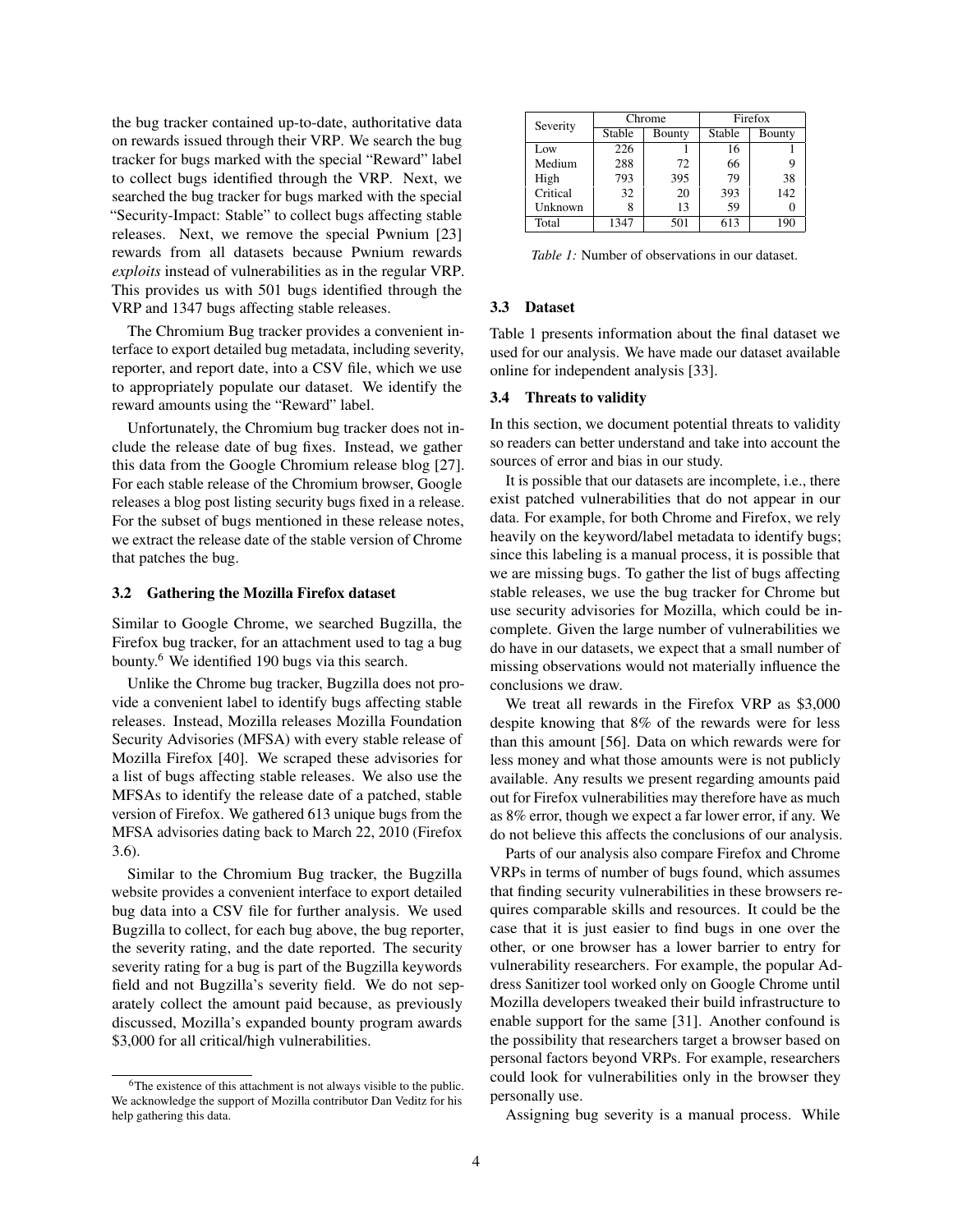the severity assignment guidelines for both browsers are similar, it is possible that vendors diverge in their actual severity assignment practices. As a result, the bug severities could be incomparable across the two browsers.

We study only two VRPs; our results do not necessarily generalize to any other VRPs. We caution the reader to avoid generalizing to other VRPs, but instead take our results as case studies of two mature, well-known VRPs.

## <span id="page-4-0"></span>4 Results

We study VRPs from the perspectives of three interested parties: the software vendor, the independent security researcher, and the security researcher employed full-time by the software vendor.

### 4.1 Software vendor

We model the software vendor's goal as follows: to increase product security as much as possible while spending as little money as possible. There are many potential strategies for working toward this goal, but in this paper we consider the strategy of launching a VRP. We present data on costs and benefits for two VRPs, and generate hypotheses from this data. The software vendor's motivation can also include publicity and engaging the security research community. We do not measure the impact of VRPs on these.

### <span id="page-4-2"></span>4.1.1 Number of vulnerabilities

The intended benefit of a VRP is to improve product security. A reduction in the number of latent vulnerabilities is one way of improving product security. We find that the Chrome VRP uncovers about 2.6 times as many vulnerabilities as that of Firefox (501 vs. 190), despite the fact that Chrome's total number of security vulnerabilities in our dataset is only 2.2 times that of Firefox [\(Table 1\)](#page-3-1). 27.5% of bugs affecting Chrome releases originate from VRP contributions (371 of 1347), and 24.1% of bugs affecting Firefox releases (148 of 613) result from VRP contributions.

Discussion Both VRPs yield a significant fraction of the total number of security advisories, which is a clear benefit. Chrome is seeing approximately 1.14 times the benefit of Firefox by our metric of fraction of advisories resulting from VRP contributions. We only study bugs affecting stable releases in this metric and caution the reader from assuming that VRPs are competitive with internal researchers. For both browsers, internal researchers find far more bugs during the months of testing that precede a typical browser release. For example, from January to May 2013, across all release channels, Google researchers found 140 high or critical vulnerabilities in Chrome, while the Chrome VRP only found 40 vulnerabilities in the same the setting assignment gundents for two two sets we have the setting and<br>similar, it is possible that vendors diverge in their actual<br>ties could be incomparable across the two browsers.<br>We study only two SVR's, our establ

<span id="page-4-1"></span>

*(a)* Chrome



*(b)* Firefox

*Figure 1:* Moving average over the current plus 5 previous months of the percentage of vulnerabilities at each severity level (low is blue solid line, medium is red long-dashed line, high is green short-dashed line, and critical is yellow dash-dotted line). In this and subsequent line graphs, the data are aggregated by month to improve graph readability, and the x-axis represents the open date of the bug.

## <span id="page-4-3"></span>4.1.2 Vulnerability severity

Another measure of improvement to product security is change in vulnerability severity over time. It is a good sign, for example, if the percentage of critical-severity vulnerabilities has decreased over time.

[Table 1](#page-3-1) lists the total number of vulnerabilities by severity for Firefox and Chrome. [Figure 1](#page-4-1) plots the fraction of vulnerabilities at each severity level over the current plus 5 previous months.

Discussion Firefox has a much higher ratio of critical vulnerabilities to high vulnerabilities than Chrome. We expect that many of Firefox's critical vulnerabilities would instead be high severity if, like Chrome, it also had a privilege-separated architecture. The lack of such an architecture means that any memory corruption vulnera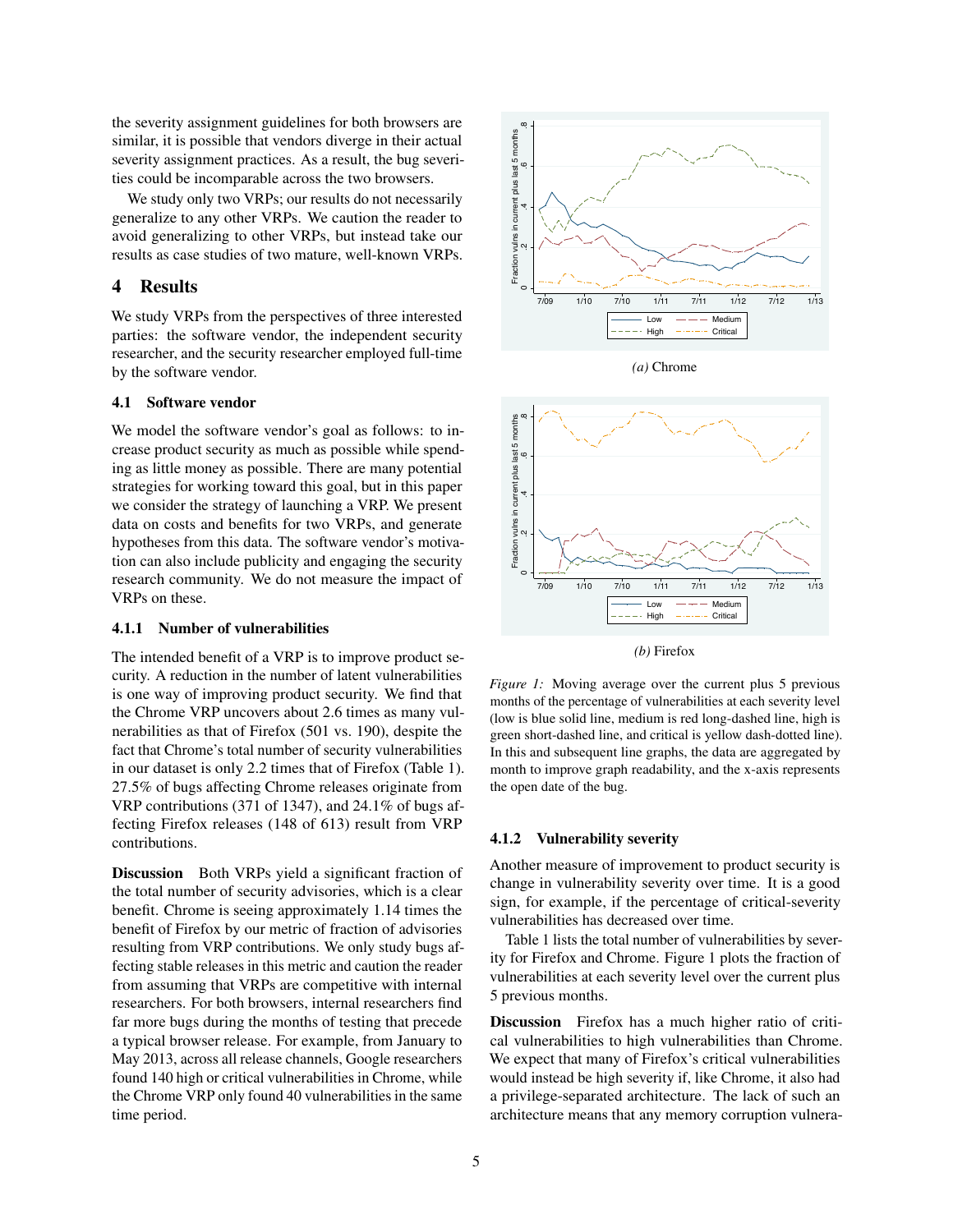bility in Firefox is a critical vulnerability. We therefore hypothesize that:

Hypothesis 1 *This architectural difference between Chrome and Firefox—that the former is privilegeseparated and the latter is not—is the most influential factor in causing such a large difference in vulnerability severity classification.*

The fraction of critical severity bugs has remained relatively constant for Chrome. We also notice the start of a trend in Chrome—the fraction of high severity vulnerabilities is declining and the fraction of medium severity vulnerabilities is increasing.

Chrome's privilege-separated architecture means that a critical vulnerability indicates malicious code execution in the privileged process. We see that there continue to be new bugs resulting in code execution in the privileged process. Further investigation into these bugs can help understand how and why they continue to surface.

Low-severity vulnerabilities in Google Chrome make up a significant fraction of all vulnerabilities reported. In contrast, the fraction of low- and medium-severity vulnerabilities in Firefox remains negligible.

Note that our dataset does not allow us to attribute any change in vulnerability severity over time to the use or success of a VRP. However, severity over time is a metric worth tracking for a software vendor because it can indicate trends in the overall efforts to improve product security, of which a VRP may be one component.

#### 4.1.3 Community engagement

One advantage of VRPs is engagement with the broader security community. We studied this engagement along two axes: (1) the contribution of internal and external researchers towards identifying security vulnerabilities, and (2) the number of external participants in each VRP.

[Figure 2](#page-5-0) depicts the cumulative number of high- and critical-severity vulnerabilities patched and [Figure 3](#page-6-0) depicts the same, but for only critical vulnerabilities. [Table 2](#page-6-1) shows the distribution of the total number of vulnerabilities reported by each external participant in each of the two VRPs. Although a few external participants submit many bugs, there is a clear long tail of participants in both VRPs. [Table 3](#page-6-2) shows the same distribution, but for internal (i.e., employee) reporters of vulnerabilities.

Discussion For both browsers, internal contributions for high- and critical-severity vulnerabilities have consistently yielded the majority of patches. The number of external contributions to Chrome has nearly caught up with the number of internal contributions (i.e., around 4/11 and 3/12, in Figure [2a\)](#page-5-0) at various times, and as of the end of our study, these two quantities are comparable. Considering only critical-severity vulnerabilities, external contributions have exceeded internal contributions as of

<span id="page-5-0"></span>

*(a)* Chrome



*Figure 2:* Number of high- plus critical-severity vulnerabilities reported over time, discovered internally (blue long-dashed line), externally (red short-dashed line), and total (green solid line).

the end of our study. For Firefox, on the other hand, the number of external contributions has consistently been far lower than the number of internal contributions.

We observe an increase in the rate of external contributions to Chrome starting around July 2010, six months after the inception of the VRP. As seen in Figure [3a,](#page-6-0) this is more pronounced when considering only criticalseverity vulnerabilities. We conjecture that this change corresponds to increased publicity for the Chrome VRP after Google increased reward amounts [\[19\]](#page-14-1).

Linus's Law, defined by Eric Raymond as "Given enough eyes, all bugs are shallow," suggests that it is in the interests of the software vendor to encourage more people to participate in the search for bugs. The distributions of bugs found by external participants indicate that both VRPs have been successful in encouraging broad community participation. The existence of a long tail of contributors holds for internal contributors as well as external contributors.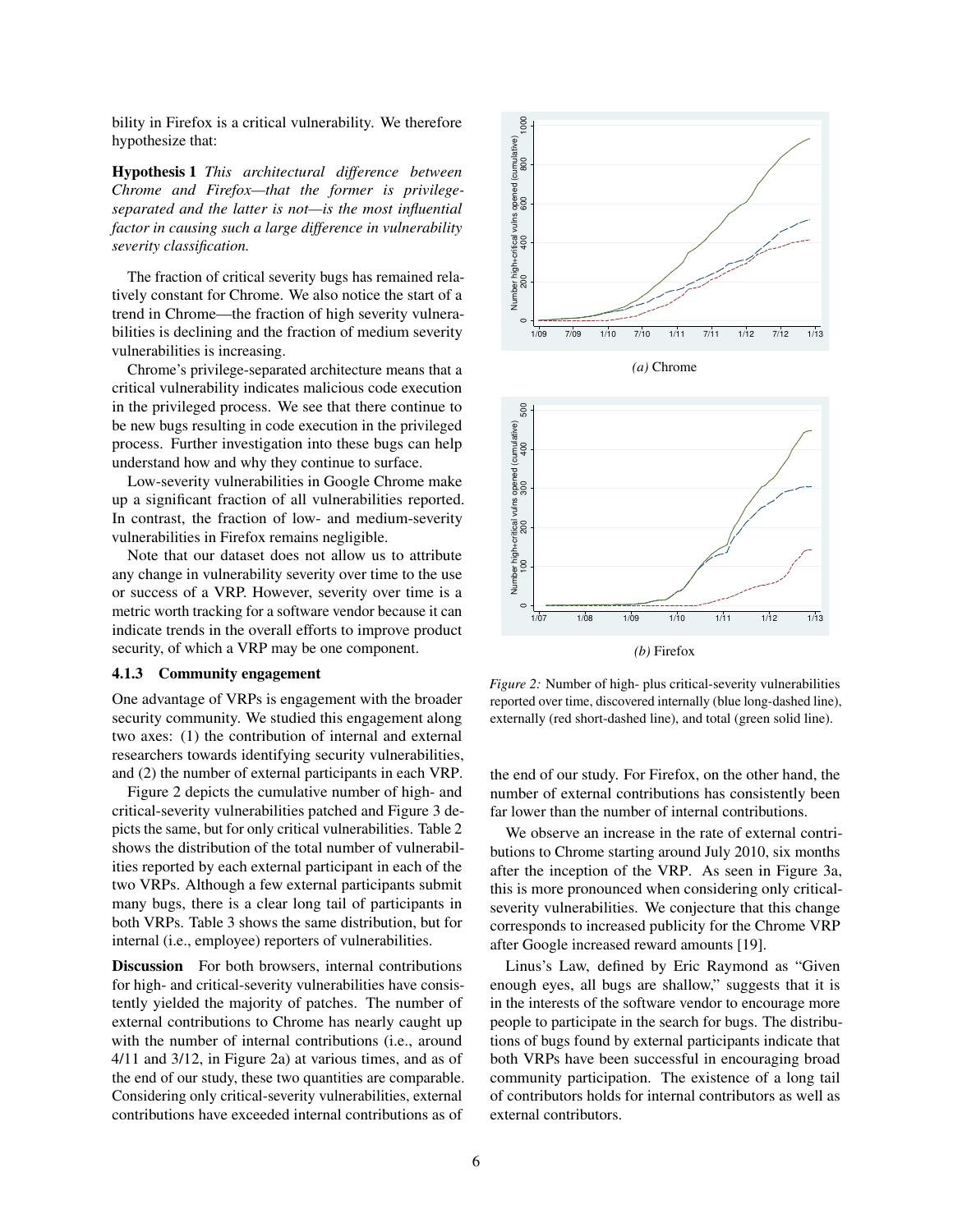<span id="page-6-0"></span>



*Figure 3:* Number of critical-severity vulnerabilities reported over time, discovered internally (blue long-dashed line), externally (red short-dashed line), and total (green solid line).

## 4.1.4 Diversity

There is the potential benefit that the wide variety of external participants may find *different* types of vulnerabilities than internal members of the security team. A few pieces of anecdotal evidence support this. Chrome has awarded bounty amounts that include \$1,337, \$2,337, \$3,133.7, and \$7,331 for bugs that they considered clever or novel [\[21\]](#page-15-12), and our dataset contains 31 such awards. Additionally, one of PinkiePie's Pwnium exploits led to a full review of the Chrome kernel file API, which resulted in the discovery of several additional vulnerabilities [\[21,](#page-15-12) [51\]](#page-15-23). The Chrome security team missed all these issues until PinkiePie discovered and exploited one such issue [\[14\]](#page-14-14). We therefore hypothesize that:

Hypothesis 2 *An increase in the number of researchers looking for vulnerabilities yields an increase in the diversity of vulnerabilities discovered.*

<span id="page-6-1"></span>

*Table 2:* Frequency distribution of number of high- or criticalseverity vulnerabilities found by external contributors.

<span id="page-6-2"></span>

*(b)* Firefox

*Table 3:* Frequency distribution of number of high- or criticalseverity bugs found by internal contributors.

### 4.1.5 Cost of rewards

Though the number of bounties suggests that VRPs provide a number of benefits, a thorough analysis necessarily includes an analysis of the costs of these programs. In this section, we examine whether VRPs provide a *costeffective* mechanism for software vendors. We analyze one ongoing cost of the VRP: the amount of money paid to researchers as rewards for responsible disclosure. Running a VRP has additional overhead costs that our dataset does not provide any insight into.

[Figure 4](#page-7-0) displays the total cost of paying out rewards for vulnerabilities affecting stable releases. We find that over the course of three years, the costs for Chrome and Firefox are similar: approximately \$400,000.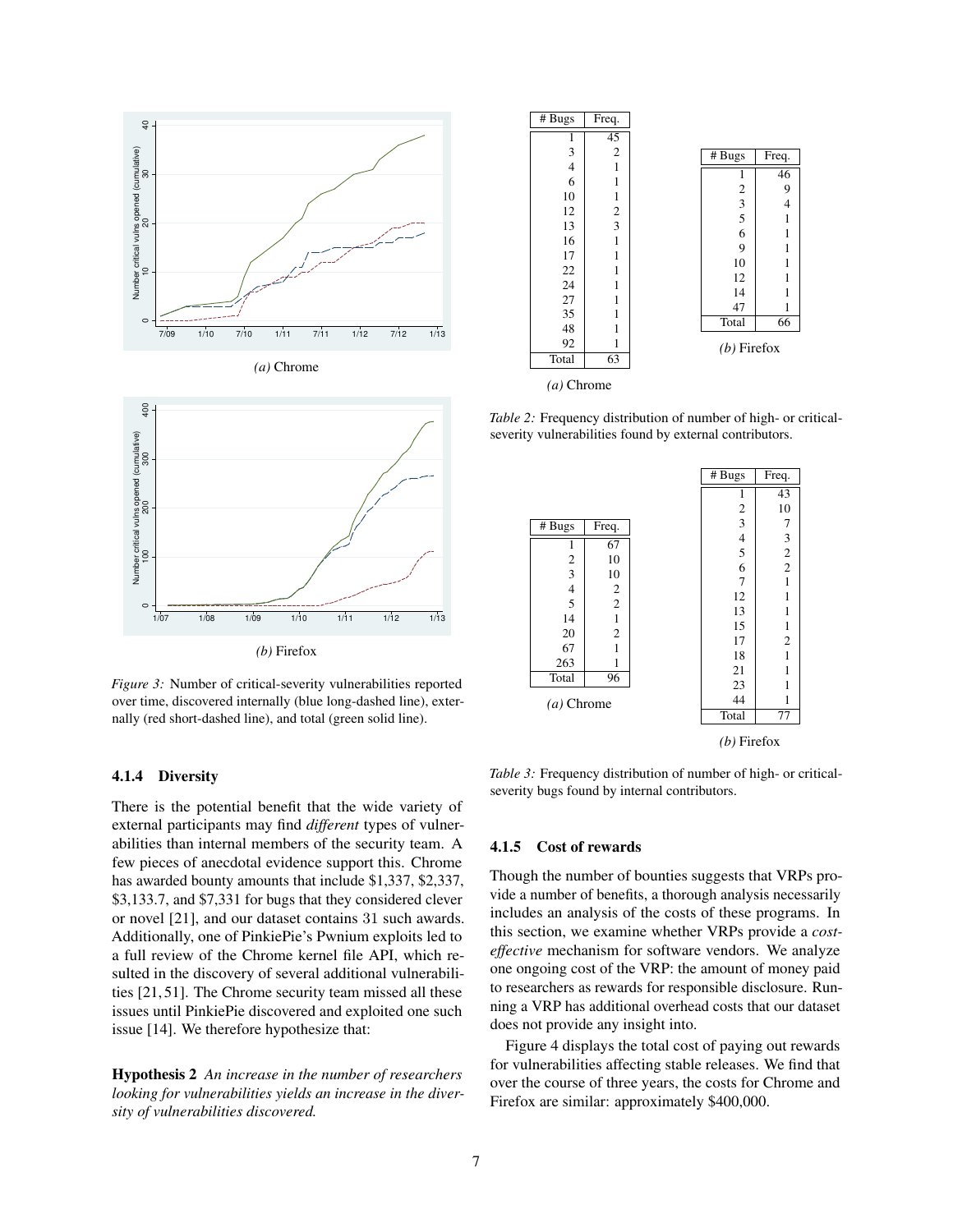<span id="page-7-0"></span>

*Figure 4:* Cumulative rewards paid out for Chrome (blue solid line) and Firefox (red dashed line), excluding rewards for vulnerabilities not affecting stable versions.

Rewards for Development Releases Both Firefox and Chrome issue rewards for vulnerabilities that do not affect stable release versions, increasing the *total* cost of the VRP beyond the cost of rewarding vulnerabilities affecting stable releases. One potential drawback of such rewards is that the VRPs awards transient bugs that may never make their way into a user-facing build in the first place. On the other hand, such rewards could catch bugs earlier in the development cycle, reducing the likelihood of expensive out-of-cycle releases.

[Figure 5](#page-7-1) shows the cumulative rewards issued by each of the two VRPs for vulnerabilities affecting stable releases, vulnerabilities not affecting stable releases, and the sum of the two. We observe that the Chrome VRP has paid out \$186,839, 32% of its total cost of \$579,605 over the study period for vulnerabilities not affecting a stable release. The Firefox VRP has paid out \$126,000, 22% of its total cost of \$570,000, over the study period for such vulnerabilities.

Discussion The total cost of each of the two VRPs is remarkably similar. Both spend a significant fraction of the total cost on vulnerabilities not present in stable release versions.

#### <span id="page-7-3"></span>4.1.6 Average daily cost

[Figure 6](#page-8-0) plots the average daily cost to date of each VRP over time. We see that Chrome's VRP has cost \$485 per day on average, and that of Firefox has cost \$658 per day.

**Discussion** If we consider that an average North American developer on a browser security team (i.e., that of Chrome or Firefox) would cost the vendor around \$500 per day (assuming a \$100,000 salary with a 50% overhead), we see that the cost of either of these VRPs is comparable to the cost of just one member of the browser security team. On the other hand, the *benefit* of a VRP

<span id="page-7-1"></span>

*(a)* Chrome



*Figure 5:* Cumulative rewards paid out for vulnerabilities affecting a stable release (blue long-dashed line), vulnerabilities not affecting any stable release (red short-dashed line), and the sum of the two (green solid line).

far outweighs that of a single security researcher because each of these VRPs finds many more vulnerabilities than any one researcher is likely to be able to find. For bugs affecting stable releases, the Chrome VRP has paid 371 bounties, and the most prolific internal security researcher has found 263 vulnerabilities. For Firefox, these numbers are 148 and 48, respectively. Based on this simple cost/benefit analysis, we hypothesize that:

Hypothesis 3 *A VRP can be a cost-effective mechanism for finding security vulnerabilities.*

#### 4.2 External security researcher

We model the goal of an external security researcher as follows: to make as much money as possible in as little time as possible. $7$  The researcher can contribute to

<span id="page-7-2"></span> $<sup>7</sup>$ Naturally, this does not reflect the reality of every security re-</sup> searcher's goal.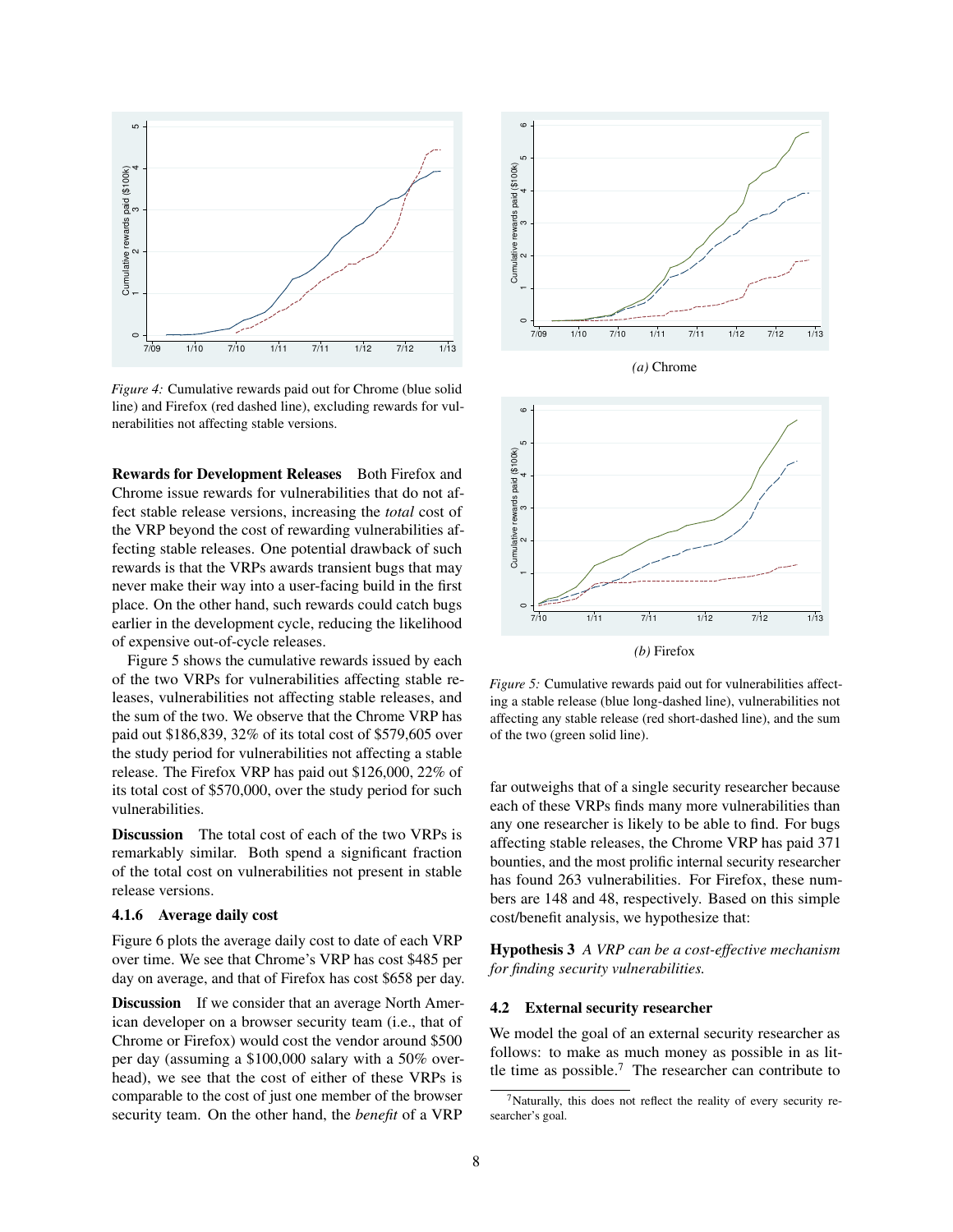<span id="page-8-0"></span>





*Figure 6:* Average daily cost to date since first reward.

any VRP he chooses, each of which pays out according to some rewards distribution. The researcher has some perception of security of each product, which reflects the expected amount of time the researcher will have to spend to find a vulnerability.

A rational strategy for the security researcher is to look for products perceived to be insecure that also happen to pay large bounties. This implies that a product with a higher perceived security must pay relatively higher bounties to encourage researchers to look for vulnerabilities in it as opposed to in a different product that is perceived to be less secure. We therefore hypothesize that:

Hypothesis 4 *In an efficient market with many VRPs and fluid reward structures, larger rewards reflect a higher level of perceived security by the population of researchers who contribute to VRPs.*

### <span id="page-8-2"></span>4.2.1 Reward amounts

Our dataset provides insight into the distributions of rewards for two products. Firefox offers a standard reward of \$3,000 for all vulnerabilities. In contrast, the Chrome

<span id="page-8-1"></span>

| Amount (\$) | Frequency $(\% )$ |
|-------------|-------------------|
| 500         | 24.75             |
| 1.000       | 60.08             |
| 1.337       | 3.59              |
| 1,500       | 2.99              |
| 2,000       | 2.99              |
| 2.337       | 0.60              |
| 2,500       | 0.60              |
| 3.000       | 0.20              |
| 3.133       | 1.80              |
| 3.500       | 0.20              |
| 4.000       | 0.20              |
| 4.500       | 0.20              |
| 5.000       | 0.20              |
| 7,331       | 0.20              |
| 10,000      | 1.40              |

*Table 4:* Percentage of rewards given for each dollar amount in Chrome VRP.

VRP's incentive structure provides different reward levels based on a number of subjective factors like difficulty of exploit, presence of a test case, novelty, and impact, all of which is at the discretion of Google developers.

[Table 4](#page-8-1) depicts the reward amounts paid to external researchers by the Chrome VRP. The majority of the rewards are for only \$500 or \$1,000. Large rewards, such as \$10,000 rewards, are infrequent.

Discussion We hypothesize that high maximum rewards entice researchers to participate, but low (\$500 or \$1,000) rewards are typical, and the total cost remains low. The median (mean) payout for Chrome bug bounty is \$1,000 (\$1,156.9), suggesting that a successful VRP can be inexpensive with a low expected individual payout. Much like the lottery, a large maximum payout (\$30,000 for Chrome), despite a small expected return (or even negative, as is the case of anyone who searches for bugs but never successfully finds any) appears to suffice in attracting enough participants. Bhattacharyya and Garrett [\[5\]](#page-14-15) explain this phenomenon as follows:

Lotteries are instruments with negative expected returns. So when people buy lottery tickets, they are trading off negative expected returns for skewness. Thus, if a lottery game has a larger prize amount, then a buyer will be willing to accept a lower chance of winning that prize.

### 4.2.2 VRPs as employment

Our dataset also allows limited insight into how much money independent security researchers make. [Table 5a](#page-9-0) displays the total amounts of money earned by each external contributor to the Chrome VRP. Only three external contributors (out of eighty two) have earned over \$80,000 over the lifetime of the VRP, and an additional five have earned over \$20,000.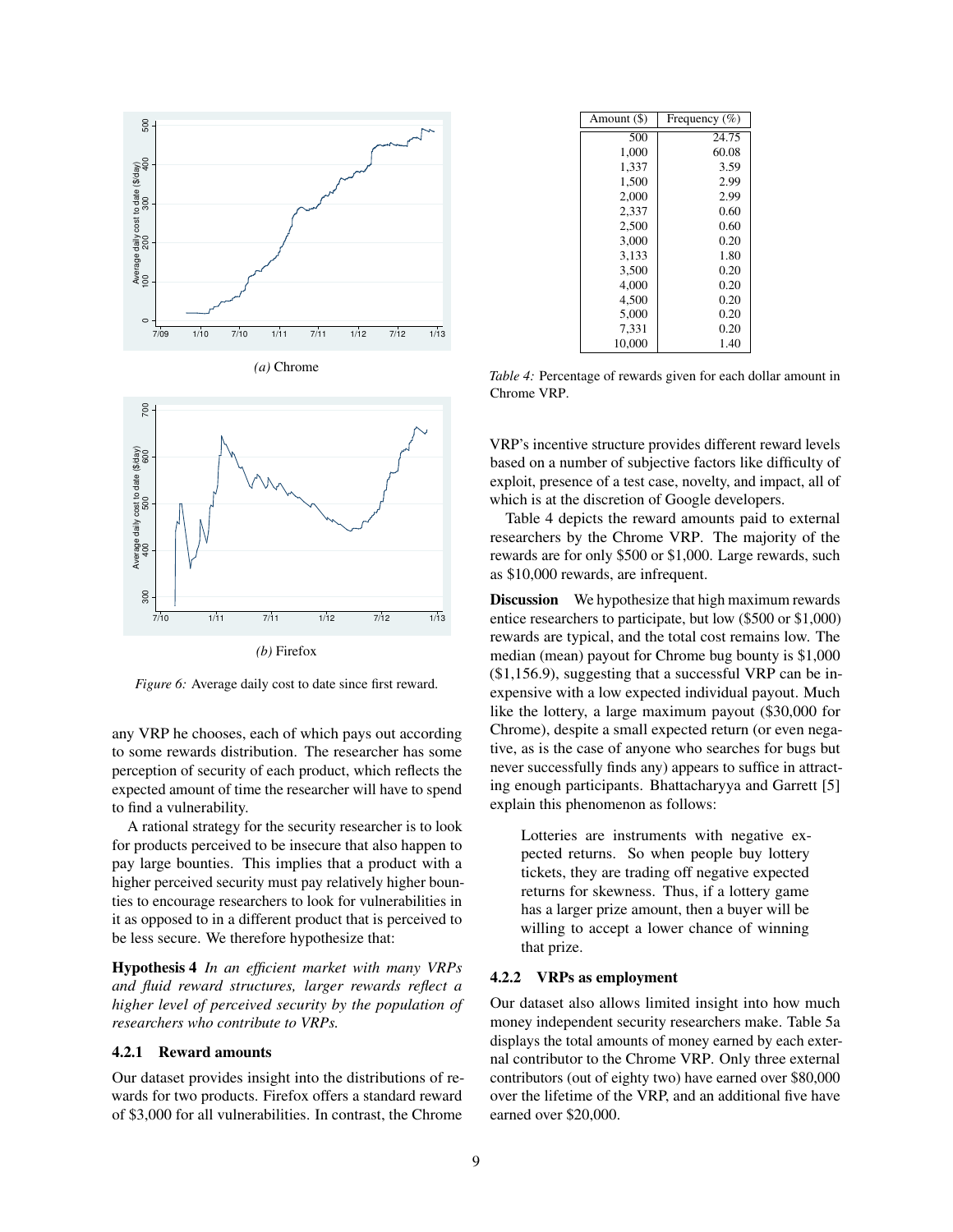<span id="page-9-0"></span>

| \$ earned    | Freq.                   |               |                |
|--------------|-------------------------|---------------|----------------|
| 500          | 26                      |               |                |
| 1,000        | 25                      |               |                |
| 1,337        | 6                       |               |                |
| 1,500        | $\overline{\mathbf{c}}$ |               |                |
| 2,000        | $\mathbf{1}$            |               |                |
| 3,000        | $\overline{\mathbf{c}}$ |               |                |
| 3,133        | $\mathbf{1}$            | \$ earned     | Freq.          |
| 3,500        | $\overline{\mathbf{c}}$ | 3,000         | 46             |
| 4,000        | $\mathbf{1}$            | 6,000         | 12             |
| 5,000        | $\mathbf{1}$            | 9,000         | $\overline{4}$ |
| 7,500        | $\mathbf{1}$            | 12,000        | $\mathbf{1}$   |
| 11,000       | 1                       | 15,000        | $\mathbf{1}$   |
| 11,500       | 1                       | 21,000        | $\mathbf{1}$   |
| 11,837       | 1                       | 27,000        | $\mathbf{1}$   |
| 15,000       | 1                       | 30,000        | $\mathbf{1}$   |
| 17,133       | 1                       | 36,000        | $\mathbf{1}$   |
| 18,337       | $\mathbf{1}$            | 42,000        | $\mathbf{1}$   |
| 20,633       | 1                       | 141,000       | $\mathbf{1}$   |
| 24,133       | 1                       | Total         | 70             |
| 28,500       | $\mathbf{1}$            |               |                |
| 28,633       | 1                       | $(b)$ Firefox |                |
| 37,470       | 1                       |               |                |
| 80,679       | 1                       |               |                |
| 85,992       | 1                       |               |                |
| 105,103      | 1                       |               |                |
| Total        | 82                      |               |                |
| $(a)$ Chrome |                         |               |                |

*Table 5:* Frequency distributions of total amounts earned by external VRP contributors.

In contrast to Google Chrome, we see in [Table 5b](#page-9-0) that a single Firefox contributor has earned \$141,000 (\$47,000 per year) since the beginning of our study period. Ten of this individual's rewards, representing \$30,000, were for vulnerabilities that did not impact a stable release. Six contributors have earned more than \$20,000 via the Mozilla VRP.

Discussion Based on the data from 2 VRPs, we hypothesize that:

Hypothesis 5 *Contributing to a single VRP is, in general, not a viable full-time job, though contributing to multiple VRPs may be, especially for unusually successful vulnerability researchers.*

#### 4.2.3 Repeat contributors

[Figure 7](#page-9-1) shows the cumulative number of vulnerabilities patched due to reports from first-time VRP participants and repeat participants. For both programs, first-time participant rewards are steadily increasing, and repeat participant rewards are increasing even more quickly.

Discussion Both VRP incentive structures are evidently sufficient for both attracting new participants and continuing to entice existing participants, though we do note differences between Chrome and Firefox. Until recently, repeat participants in Firefox's VRP represented a relatively small fraction of the number of awards issued.

<span id="page-9-1"></span>



*Figure 7:* Cumulative number of vulnerabilities rewarded, as reported by (1) first-time VRP contributors (blue short-dashed line), (2) repeat contributors (red long-dashed line), and (3) all contributors (green solid line).

Chrome, on the other hand, has seen the majority of its reports come from repeat participants for nearly the whole lifetime of its VRP.

## 4.3 Internal security researcher

An internal security researcher is a full-time employee of a software vendor who is paid a salary to find as many vulnerabilities as possible. Google hired at least three researchers who first came to light via the Chrome VRP [\[21\]](#page-15-12) and Mozilla hired at least three researchers as well [\[56\]](#page-15-18).

Discussion A software vendor may choose to hire an unusually successful independent security researcher. The researcher's past performance indicates how many vulnerabilities the vendor can expect them to find, and the vendor may prefer to pay a fixed salary instead of a pervulnerability reward. The researcher may also prefer this; the researcher trades a potentially higher amount of cash for less compensation, but more benefits and job security.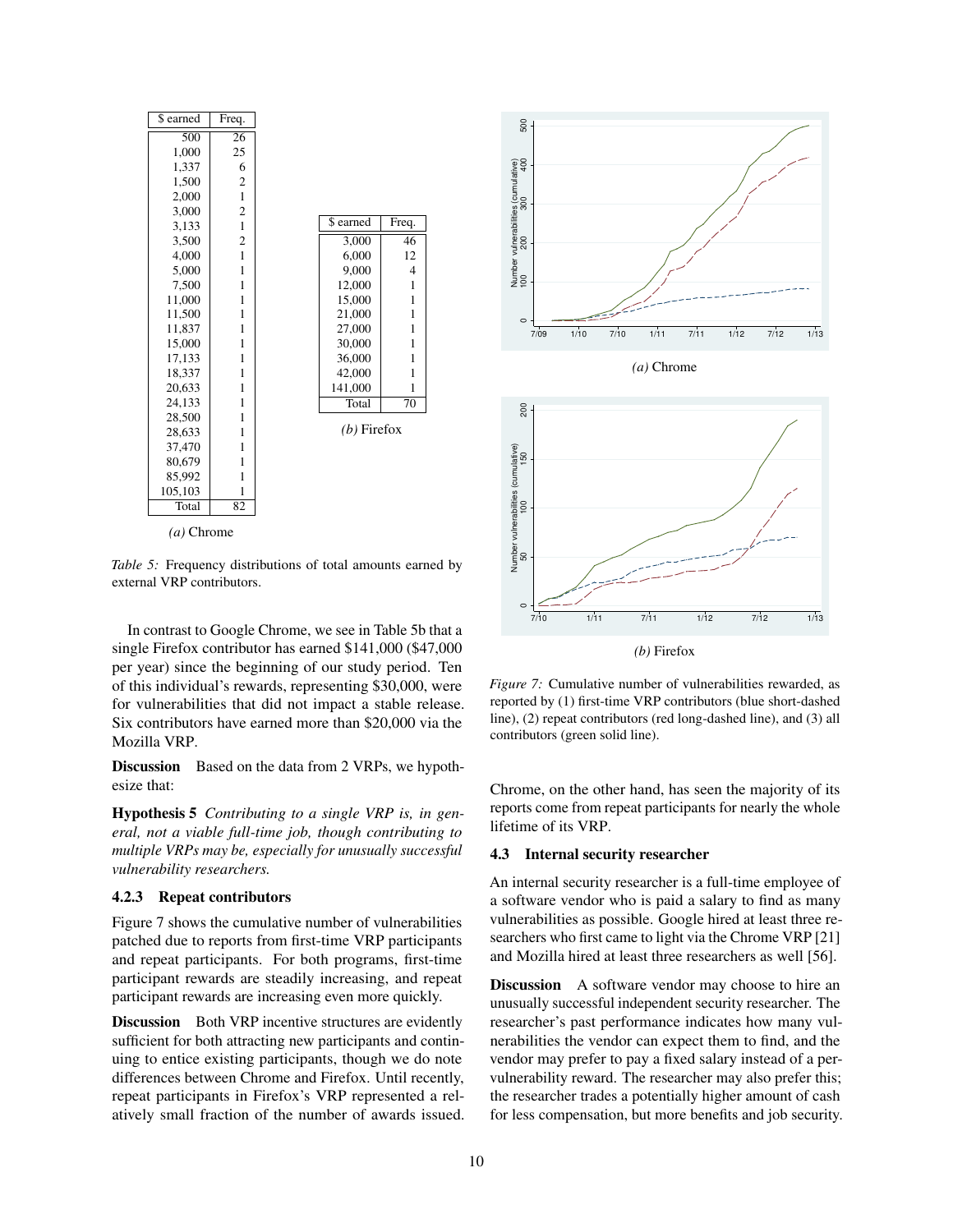<span id="page-10-1"></span>

|          | Median. | Std. dev. | Median. | Std. dev |
|----------|---------|-----------|---------|----------|
| Severity | Chrome  | Chrome    | Firefox | Firefox  |
| Low      | 58.5    | 110.6     | 114     | 256.1    |
| Medium   | 45.5    | 78.9      | 106     | 157.6    |
| High     | 28.0    | 35.3      | 62.5    | 85.7     |
| Critical | 20.0    | 26.6      | 76      | 116.5    |

*Table 6:* Median and standard deviation of number of days between vulnerability report and release that patches the vulnerability, for each severity level.

## Accordingly, we hypothesize that:

Hypothesis 6 *Successful independent security researchers bubble to the top, where a full-time job awaits them.*

## 4.4 Other factors

Our dataset provides an additional opportunity to better understand the state of the SDLC (software development lifecycle) at Mozilla and Google. In particular, we analyze (1) the elapsed time between a vulnerability report and the release of a patched browser version that fixes the vulnerability, and (2) how often vulnerabilities are independently discovered, and what the potential implications are of this rediscovery rate.

## <span id="page-10-2"></span>4.4.1 Time to patch

As previously discussed, we choose to study time to release a patched version, *not* time to commit a patch. Although relying on time to release a patch means we analyze only a subset of the data [\(Section 3\)](#page-2-0), we believe the time to release a patched version of the browser is the more useful metric for end users. Mozilla Firefox and Google Chrome both follow a rapid-release cycle, with a new release every 6 or 7 weeks [\[11,](#page-14-16) [25\]](#page-15-24). In some cases, browser vendors release an out-of-band (or "chemspill") release for vulnerabilities with active exploits in the wild. Such out-of-band releases are one of the most expensive incidents for software companies, with costs running into millions of dollars [\[30\]](#page-15-25). Our metric awards the engineering and management commitment required in choosing to release such versions.

[Figure 8](#page-10-0) depicts the time between initial report of a vulnerability and the stable release that patches it. [Table 6](#page-10-1) gives summary statistics for these distributions.

[Figure 9](#page-11-0) is a scatter plot of the same data, which allows us to see changes in time to patch over time. [Fig](#page-11-1)[ure 10](#page-11-1) shows the change in standard deviation of time to patch over time. More specifically, for a given release date, the y-value is the standard deviation for all bugs patched in that release or up to five prior releases. These graphs indicate that the standard deviation in time to patch critical vulnerabilities has slowly dropped for Firefox, while Chrome's time to patch critical vulnerabilities has remained relatively constant over time.

<span id="page-10-0"></span>

*(a)* Chrome



*Figure 8:* Box and whisker plots depicting the distributions of time between vulnerability report and release that patches the vulnerability, for each severity level.

Discussion For Chrome, both the median time to patch and the variance are lower for higher severity vulnerabilities. This is an important parameter for a VRP because responsible disclosure depends critically on vendor response time [\[22,](#page-15-26) [50\]](#page-15-27). If a vendor does not patch in a reasonable time frame, security researchers are less likely to exercise responsible disclosure. Accordingly, this may be a contributing factor in Firefox's lower degree of community participation (as compared to Chrome), given that the time to patch critical vulnerabilities in Firefox is longer and has very high variance.

In Chrome, the time to patch is faster for critical vulnerabilities than it is for high severity vulnerabilities. This trend continues for medium- and low-severity vulnerabilities as well. This indicates correct prioritization of higher-severity vulnerabilities by Chrome security engineers. The same cannot be said for Firefox; high and critical severity vulnerabilities tend to take about the same amount of time to fix.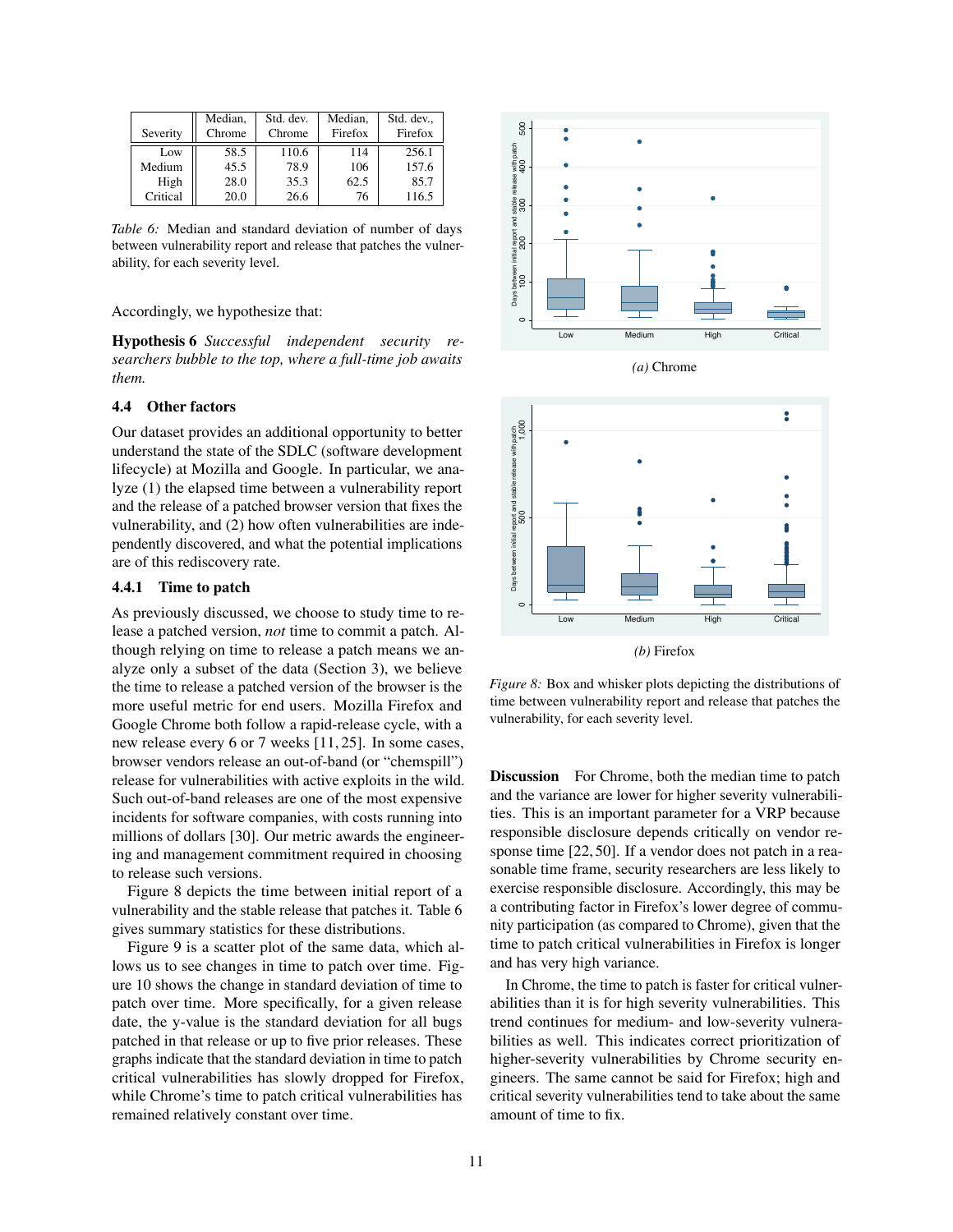<span id="page-11-0"></span>

*(b)* Firefox

*Figure 9:* Scatter plots depicting the time between vulnerability report and release that patches the vulnerability vs. time, for each severity level.

The high variance in Firefox's time to patch critical vulnerabilities may be partly attributable to the lack of privilege separation in Firefox, since a larger TCB for critical vulnerabilities means that there is a larger pool of engineers owning code that might hold a critical vulnerability. However, it is an encouraging sign that Firefox has gradually reduced this variance. Nonetheless, the variance in patch times and typical time to patch for Firefox both remain far higher than we see for Chrome, suggesting the need for a concerted effort at reducing this.

## 4.4.2 Independent discovery

Using the Chromium release blog, we manually coded an additional variable independent. This variable represents the number of times a vulnerability was independently discovered. We coded it using the text of the credit variable, which mentions "independent discovery" of a vulnerability in the case of multiple independent discoveries.

<span id="page-11-1"></span>

*(a)* Critical-severity vulnerabilities.



*(b)* Critical and high severity vulnerabilities.

*Figure 10:* Standard deviation of time to patch over time. For a given release date, the y-value is the standard deviation of all bugs patched in that release or up to five prior releases. The red solid line is for Firefox, and the blue dashed line is for Chrome.

Our Chrome dataset indicates when a vulnerability was independently discovered by multiple parties, identifies the parties, and in some cases, gives an upper bound on the time between discovery and rediscovery. Of the 668 vulnerabilities in our Chrome VRP dataset, fifteen  $(2.25\%)$  of them had at least two independent discoveries, and two of these had three independent discoveries. This is a lower bound on the number of independent discoveries of these vulnerabilities, since it represents only those known to the vendor.

[Figure 11](#page-12-0) displays the independent rediscovery rates for individuals. Each dot represents an individual contributor in our dataset. Its x-value gives the number of vulnerabilities discovered by this individual, and its y-value gives the number of these vulnerabilities independently rediscovered by another contributor in our dataset. Of those individuals who reported five or more vulnerabilities, the highest rediscovery rate is  $25\%$  and the mean is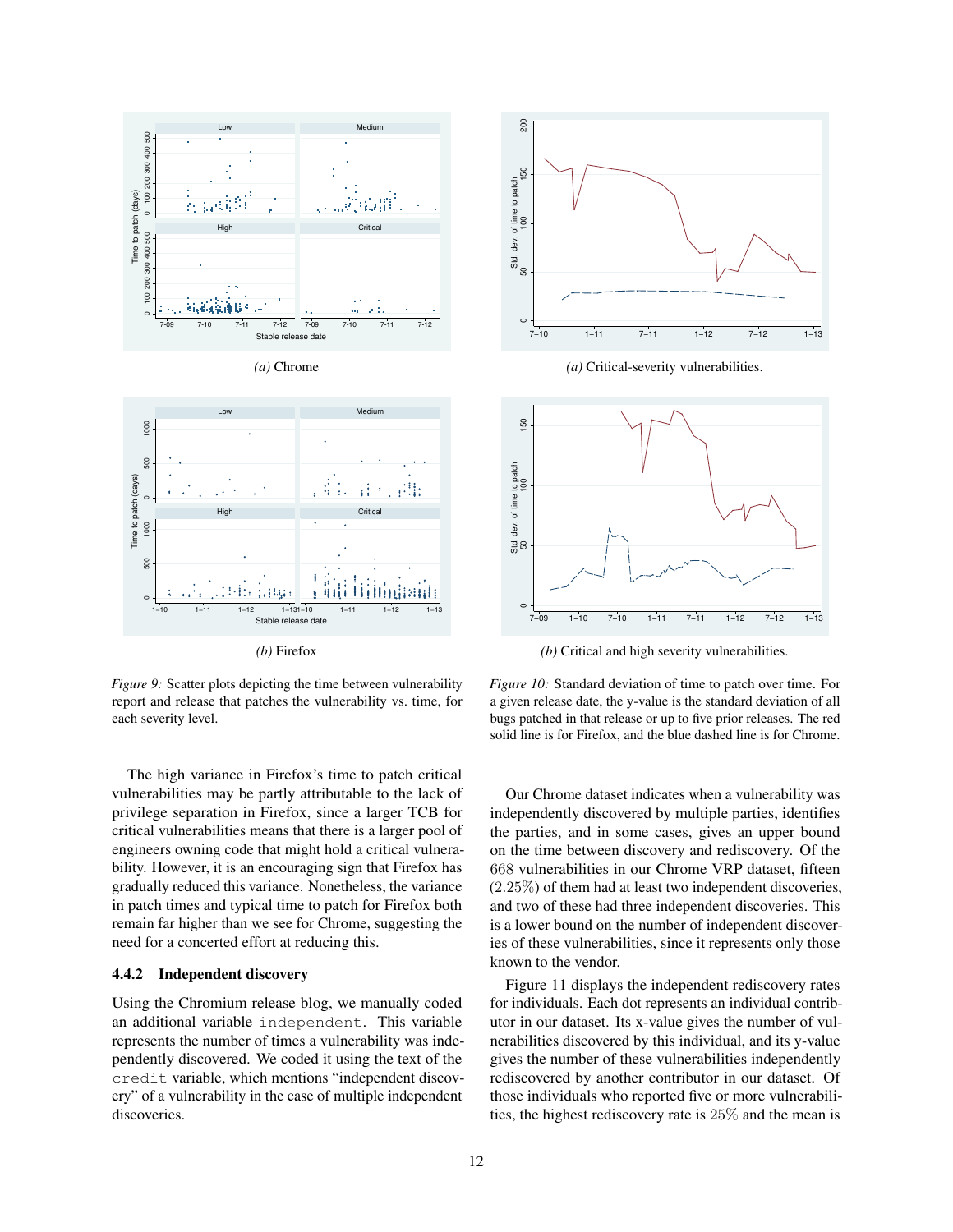<span id="page-12-0"></span>

*Figure 11:* Independent vulnerability discoveries within the Chrome VRP dataset. Each dot represents an individual contributor in our dataset. Its x-value gives the number of vulnerabilities contributed by this individual, and its y-value gives the number of these contributions that were independently discovered by another contributor in our dataset.

#### $4.6\%$ .

Our Firefox dataset does not indicate independent rediscovery, but we have limited data from personal communication with a Firefox security engineer [\[56\]](#page-15-18). He indicated that there had been at least 4–7 vulnerabilities reported through the VRP for which there had been two independent discoveries, a rate of 2.7% to 4.7%, which is consistent with what we see in our Chrome dataset.

Discussion Independent rediscovery rates can have implications for estimating the number of latent bugs in software [\[29\]](#page-15-28) as well as understanding the expected decay rate of a stash of zero-day vulnerabilities.

A zero-day loses its value when the vendor becomes aware of it, which happens via independent discovery of the vulnerability. Thus, a stash of zero-days will decay at some rate. From the limited data available to us via our study, we hypothesize that:

Hypothesis 7 *The decay rate of a stash of zero-day vulnerabilities is low enough to be inconsequential as a result of relatively low empirical independent rediscovery rates.*

We encourage future studies that aim to confirm or refute this hypothesis using larger, more appropriate datasets.

### 5 Discussion and recommendations

In this section, we synthesize what we have learned and present concrete recommendations for software vendors based on our data analysis.

## 5.1 Mozilla Firefox vs. Google Chrome

Despite costing approximately the same as the Mozilla program, the Chrome VRP has identified more than three times as many bugs, is more popular and shows similar participation from repeat and first-time participants. There is a stark difference between the levels of external participation in the two VRPs [\(Figure 2\)](#page-5-0).

Despite having the oldest bounty program, external contributions lag far behind internal contributions to Firefox's security advisories. In contrast, external contributions to Chrome's security advisories closely rival internal contributions. Investigating further, we find three key differences between the two programs:

Tiered structure with large special rewards Mozilla's program has a fixed payout of \$3,000, which is approximately equal to the normal maximum payout for Chrome (\$3,1337). Nonetheless, Chrome's tiered structure, with even higher payouts (e.g., \$10,000) possible for clever bugs and special cases appears to be far more effective in encouraging participation. This makes sense with an understanding of incentives in lotteries: the larger the potential prize amount, the more willing participants are to accept a lower expected return, which, for VRPs, means the program can expect more participants [\[5\]](#page-14-15).

Time to patch We see a far higher variance in the time-to-release-patch metric for critical vulnerabilities in Mozilla Firefox. It is generally accepted that the viability of responsible disclosure depends on a reasonable vendor response time [\[50\]](#page-15-27). Thus, the high variance in Mozilla's response time could affect responsible disclosure through the VRP.

Higher profile Chrome's VRP has a higher profile, with annual competitions like Pwnium providing particularly high rewards (up to \$150,000). Chrome authors also provide extra reward top-ups for "interesting" bugs. We believe this sort of "gamification" leads to a higher profile for the Chrome VRP, which may help encourage participation, particularly from researchers interested in wider recognition.

Our methodology does not provide insight into the motivations of security researchers and the impact of VRP designs on the same—a topic we leave for future work. Nevertheless, we hypothesize that these three factors combined explain the disparity in participation between the Firefox and Chrome VRPs. Accordingly, we recommend Mozilla change their reward structure to a tiered system like that of Chrome. We urge Mozilla to do whatever it takes to continue to reduce the variance in time to release a patch for critical vulnerabilities, though we also realize the difficulty involved in doing so. Ongoing attempts at privilege separation might enable reducing the variance in time to patch critical vulnerabilities [\[17,](#page-14-11) [36,](#page-15-15) [39\]](#page-15-16). Mozilla can also consider holding its own annual competitions or otherwise increasing the PR surrounding its VRP.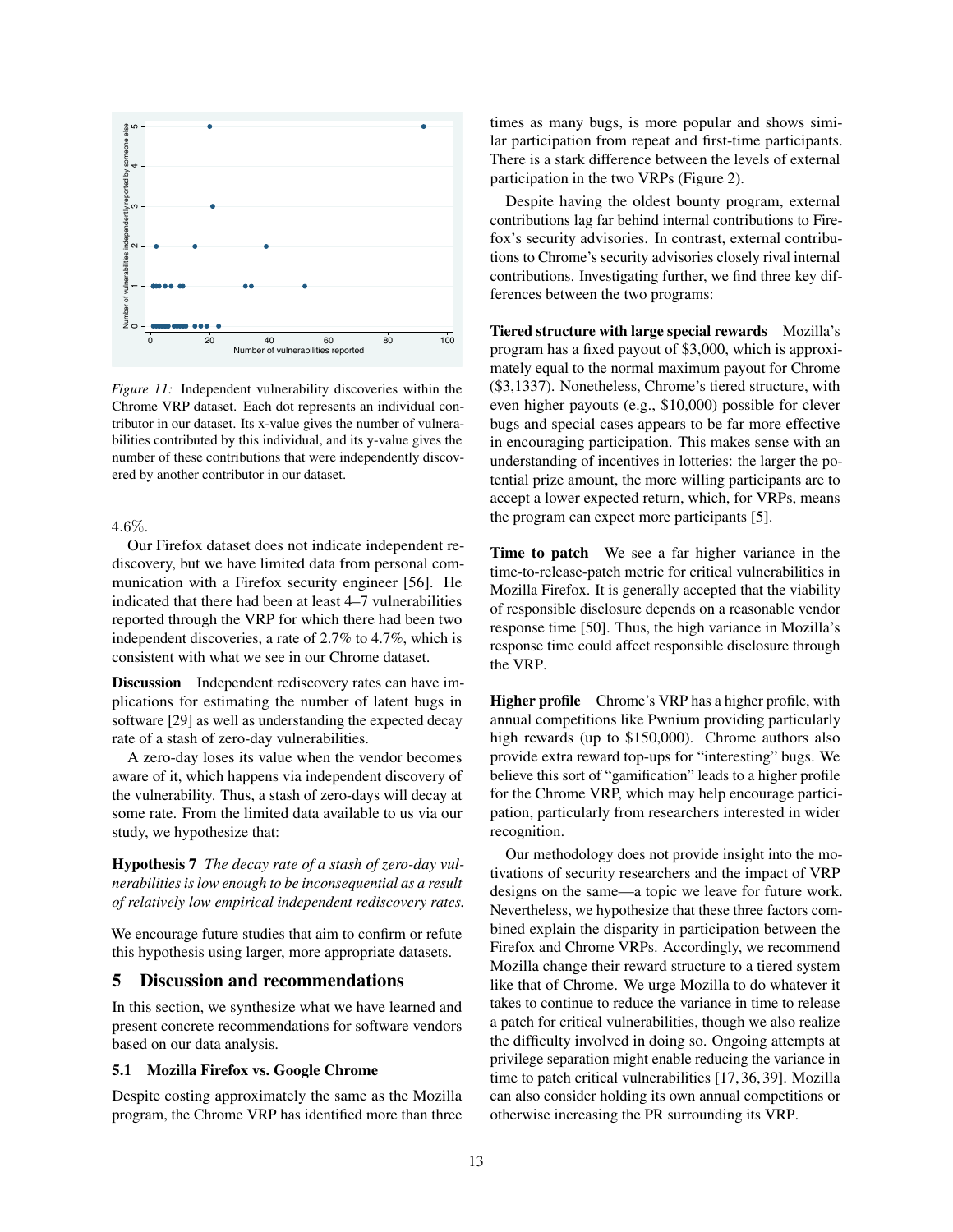#### <span id="page-13-0"></span>5.2 Recommendations for vendors

Our study of the Chrome and Firefox VRPs yield a number of observations that we believe can guide vendors interested in launching or evolving their own VRPs.

We find that VRPs appear to provide an economically efficient mechanism for finding vulnerabilities, with a reasonable cost/benefit trade-off (Sections [4.1.1](#page-4-2) and [4.1.6\)](#page-7-3). In particular, they appear to be 2-100 times more costeffective than hiring expert security researchers to find vulnerabilities. We therefore recommend that more vendors consider using them to their (and their users') advantage. The cost/benefit trade-off may vary for other types of (i.e., non-browser) software vendors; in particular, the less costly a security incident is for a vendor, the less useful we can expect a VRP to be. Additionally, we expect that the higher-profile the software project is (among developers and security researchers), the more effective a VRP will be.

Response time, especially for critical vulnerabilities, is important (Section [4.4.1\)](#page-10-2). High variance in time-topatch is not appreciated by the security community. It can reasonably be expected to reduce participation because it makes responsible disclosure through the VRP a less attractive option than the other options available to security researchers.

VRP incentive design is important and should be carefully considered. Chrome's tiered incentive structure appears more effective at encouraging community participation than Firefox's fixed-amount incentive structure (Section [4.2.1\)](#page-8-2). Additionally, both Chrome and Firefox have increased their rewards over time. Doing so increases publicity, entices participants, and signals that a vendor is betting that their product has become more secure over time.

Our analysis demonstrates the impact of privilege separation on the Chrome VRP (Section [4.1.2\)](#page-4-3). Privilege separation also provides flexibility to the Chrome team. For example, a simple way for Chrome to cut costs while still increasing participation could be to reduce reward amounts for high-severity vulnerabilities and increase reward amounts for critical-severity vulnerabilities. Mozilla does not have this flexibility. Vendors should consider using their security architecture to their advantage.

## 6 Related Work

Mein and Evans share our motivation and present Google's experience with its vulnerability rewards programs [\[35\]](#page-15-29). In contrast, our focus is on understanding and comparing two popular VRPs run by competing browser vendors. We also perform a number of analyses not performed by the previous work as well as make our data available for other researchers. We also independently confirm that, for both Google and Mozilla, VRPs are cost-effective mechanisms for finding security vulnerabilities.

Development lifecycle datasets Many authors have looked to large datasets, including code repositories, bug trackers, and vulnerability databases, to gather and analyze data in an effort to better understand some aspect of the development lifecycle. Rescorla gathered data from NIST's ICAT database (which has since been updated and renamed to NVD [\[44\]](#page-15-30)) to analyze whether vulnerability rates tend to decrease over time [\[49\]](#page-15-31). He found no evidence that it is in fact worthwhile for software vendors to attempt to find vulnerabilities in their own software because there is no evidence that such efforts are reducing vulnerability rates.

Ozment and Schechter used the OpenBSD CVS repository to ask and answer similar questions as Rescorla [\[47\]](#page-15-32). They find that the rate of discovery of what they call *foundational* vulnerabilities—those present since the beginning of the study period—had decreased over the study period.

Neuhaus and Plattner use vulnerability reports for Mozilla, Apache httpd, and Apache Tomcat to evaluate whether vulnerability fix rates have changed over time [\[42\]](#page-15-33). They conclude that the supply of vulnerabilities is not declining, and therefore that attackers and/or vulnerability researchers have not hit diminishing returns in looking for vulnerabilities.

Neuhaus et al. use a dataset of Firefox security advisories in combination with the Firefox codebase to map vulnerabilities to software components and predict which components are likely to contain vulnerabilities [\[43\]](#page-15-34).

Scholte et al. use the NVD to evaluate how cross-site scripting and SQL injection vulnerabilities have evolved over time [\[52\]](#page-15-35). They find that the complexity of such vulnerabilities does not appear to have changed over time and that many foundational cross-site scripting vulnerabilities are still being discovered.

Evaluating vulnerability-finding techniques Other work has focused specifically on evaluating the many available techniques for finding vulnerabilities, though we are unaware of any previous work that has considered public-facing VRPs as one such technique.

Austin and Williams evaluated four different techniques for vulnerability discovery on two health record systems: "systematic and exploratory manual penetration testing, static analysis, and automated penetration testing" [\[2\]](#page-14-17), finding that very few vulnerabilities are in fact found by multiple techniques and that automated penetration testing is the most effective in terms of vulnerabilities found per hour.

Finifter and Wagner compared manual source code analysis to automated penetration testing on a web application, with similar findings: the techniques are complementary, and manual analysis found more vulnerabilities,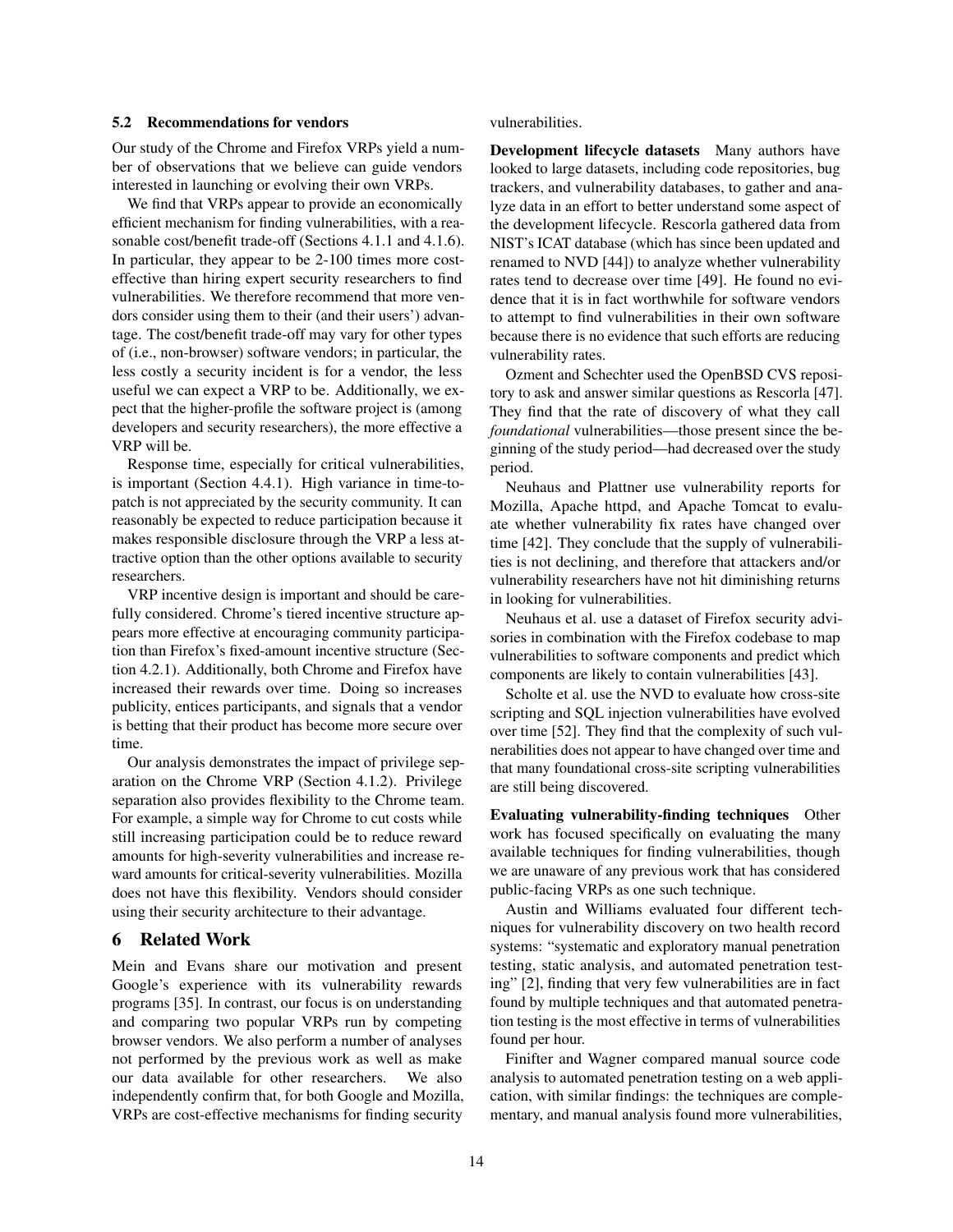but took much more time than automated penetration testing [\[24\]](#page-15-36).

Edmundson et al. found that different reviewers tend to find different vulnerabilities and, even in a small codebase, it takes many reviewers to spot all or even a significant fraction of the vulnerabilities present [\[18\]](#page-14-18). This is consistent with our findings about the effectiveness of crowdsourced VRPs.

A large body of work investigates defect prediction using empirical techniques; we refer the reader to a survey by Catal et al. [\[10\]](#page-14-19).

## 7 Conclusion and future work

We examined the characteristics of well-known vulnerability rewards programs (VRPs) by studying two such VRPs. Both programs appear economically efficient, comparing favorably to the cost of hiring full-time security researchers. The Chrome VRP features low expected payouts accompanied by high potential payouts, a strategy that appears to be effective in engaging a broad community of vulnerability researchers.

We hope that our study of these two VRPs serves as a valuable reference for software vendors aiming to evolve an existing VRP or start a new one. Potential future work on understanding VRPs includes economic modeling of VRPs; identifying typical patterns, trajectories, or phases in a VRP; and studying failed or unsuccessful VRPs to get a better sense of possible pitfalls in VRP development. Gathering and analyzing data from more VRPs will surely paint a more complete picture of their potential costs and benefits.

## Acknowledgments

We are particularly grateful to Chris Evans and Dan Veditz for their help, encouragement, and feedback throughout the research. We also thank Chris Hofmann, Parisa Tabriz, Vern Paxson, Adrienne Felt, the anonymous reviewers, and our shepherd, Sam King, for their feedback on drafts of the paper.

This work was supported by Intel through the ISTC for Secure Computing; by the National Science Foundation under a Graduate Research Fellowship and grant numbers CCF-0424422, 0842695, and 0831501-CT-L; by the Air Force Office of Scientific Research under MURI awards FA9550-08-1-0352, FA9550-09-1-0539, and FA9550-12- 1-0040; and by the Office of Naval Research under MURI grant no. N000140911081. Any opinions, findings, and conclusions or recommendations expressed in this material are those of the author(s) and do not necessarily reflect the views of the NSF, the AFOSR, the ONR, or Intel.

## **References**

<span id="page-14-0"></span>[1] ADAMSKI, L. Refresh of the Mozilla Security Bug Bounty Program, July 2010. [https://blog.mozilla.org/](https://blog.mozilla.org/security/2010/07/15/refresh/) [security/2010/07/15/refresh/](https://blog.mozilla.org/security/2010/07/15/refresh/).

- <span id="page-14-17"></span>[2] AUSTIN, A., AND WILLIAMS, L. One technique is not enough: A comparison of vulnerability discovery techniques. In *Empirical Software Engineering and Measurement (ESEM), 2011 International Symposium on* (2011), IEEE, pp. 97–106.
- <span id="page-14-2"></span>[3] BARRETT, M. PayPal "Bug Bounty" Program for Security Researchers, June 2012. [https://www.thepaypalblog.](https://www.thepaypalblog.com/2012/06/paypal-bug-bounty-program/) [com/2012/06/paypal-bug-bounty-program/](https://www.thepaypalblog.com/2012/06/paypal-bug-bounty-program/).
- <span id="page-14-12"></span>[4] BARTH, A., JACKSON, C., REIS, C., AND TEAM, T. G. C. The Security Architecture of the Chromium Browser. Tech. rep., Stanford University, 2008.
- <span id="page-14-15"></span>[5] BHATTACHARYYA, N., AND GARRETT, T. A. Why People Choose Negative Expected Return Assets - An Empirical Examination of a Utility Theoretic Explanation. *Federal Reserve Bank of St. Louis Working Paper Series* (March 2006). [http://research.](http://research.stlouisfed.org/wp/2006/2006-014.pdf) [stlouisfed.org/wp/2006/2006-014.pdf](http://research.stlouisfed.org/wp/2006/2006-014.pdf).
- <span id="page-14-6"></span>[6] BLINDU, E. Vulnerabilities reward programs, July 2012. [http://www.testalways.com/2012/07/13/](http://www.testalways.com/2012/07/13/vulnerabilities-reward-programs/) [vulnerabilities-reward-programs/](http://www.testalways.com/2012/07/13/vulnerabilities-reward-programs/).
- <span id="page-14-9"></span>[7] BUCHANAN, K., EVANS, C., REIS, C., AND SEPEZ, T. A Tale of Two Pwnies (Part 2), June 2012. [http://blog.chromium.](http://blog.chromium.org/2012/06/tale-of-two-pwnies-part-2.html) [org/2012/06/tale-of-two-pwnies-part-2.html](http://blog.chromium.org/2012/06/tale-of-two-pwnies-part-2.html).
- <span id="page-14-8"></span>[8] BUCHANAN, K., EVANS, C., REIS, C., AND SEPEZ, T. Show off Your Security Skills: Pwn2Own and Pwnium 3, January 2013. http://blog.chromium.org/2013/01/ show-off-your-security-skillspwn2own.html.
- <span id="page-14-7"></span>[9] CARETTONI, L. "No More Free Bugs" Initiative, October 2011. [http://blog.nibblesec.org/2011/10/](http://blog.nibblesec.org/2011/10/no-more-free-bugs-initiatives.html) [no-more-free-bugs-initiatives.html](http://blog.nibblesec.org/2011/10/no-more-free-bugs-initiatives.html).
- <span id="page-14-19"></span>[10] CATAL, C., AND DIRI, B. A systematic review of software fault prediction studies. *Expert Systems with Applications 36*, 4 (2009), 7346–7354.
- <span id="page-14-16"></span>[11] Chromium Development Calendar and Release Info. [http://](http://www.chromium.org/developers/calendar) [www.chromium.org/developers/calendar](http://www.chromium.org/developers/calendar).
- <span id="page-14-10"></span>[12] Severity Guidelines for Security Issues. [https:](https://sites.google.com/a/chromium.org/dev/developers/severity-guidelines) [//sites.google.com/a/chromium.org/dev/](https://sites.google.com/a/chromium.org/dev/developers/severity-guidelines) [developers/severity-guidelines](https://sites.google.com/a/chromium.org/dev/developers/severity-guidelines).
- <span id="page-14-13"></span>[13] Chromium Bug Tracker, 2013. <http://crbug.com>.
- <span id="page-14-14"></span>[14] Security: Pwnium 2 tcmalloc profile bug, 2012. [http://crbug.](http://crbug.com/154983) [com/154983](http://crbug.com/154983).
- <span id="page-14-4"></span>[15] DAVIS, N. Secure Software Development Life Cycle Processes, July 2012. [https://buildsecurityin.us-cert.gov/](https://buildsecurityin.us-cert.gov/bsi/articles/knowledge/sdlc/326-BSI.html) [bsi/articles/knowledge/sdlc/326-BSI.html](https://buildsecurityin.us-cert.gov/bsi/articles/knowledge/sdlc/326-BSI.html).
- <span id="page-14-5"></span>[16] Defense in Depth. [http://www.nsa.gov/ia/\\_files/](http://www.nsa.gov/ia/_files/support/defenseindepth.pdf) [support/defenseindepth.pdf](http://www.nsa.gov/ia/_files/support/defenseindepth.pdf).
- <span id="page-14-11"></span>[17] MozillaWiki: Electrolysis, April 2011. [https://wiki.](https://wiki.mozilla.org/Electrolysis) [mozilla.org/Electrolysis](https://wiki.mozilla.org/Electrolysis).
- <span id="page-14-18"></span>[18] EDMUNDSON, A., HOLTKAMP, B., RIVERA, E., FINIFTER, M., METTLER, A., AND WAGNER, D. An Empirical Study on the Effectiveness of Security Code Review. In *Proceedings of the International Symposium on Engineering Secure Software and Systems* (March 2013).
- <span id="page-14-1"></span>[19] EVANS, C. Celebrating Six Months of Chromium Security Rewards, July 2010. [http://blog.chromium.org/2010/](http://blog.chromium.org/2010/07/celebrating-six-months-of-chromium.html) [07/celebrating-six-months-of-chromium.html](http://blog.chromium.org/2010/07/celebrating-six-months-of-chromium.html).
- <span id="page-14-3"></span>[20] EVANS, C. Bug bounties vs. black (& grey) markets, May 2011. [http://scarybeastsecurity.blogspot.com/](http://scarybeastsecurity.blogspot.com/2011/05/bug-bounties-vs-black-grey-markets.html) [2011/05/bug-bounties-vs-black-grey-markets.](http://scarybeastsecurity.blogspot.com/2011/05/bug-bounties-vs-black-grey-markets.html) [html](http://scarybeastsecurity.blogspot.com/2011/05/bug-bounties-vs-black-grey-markets.html).